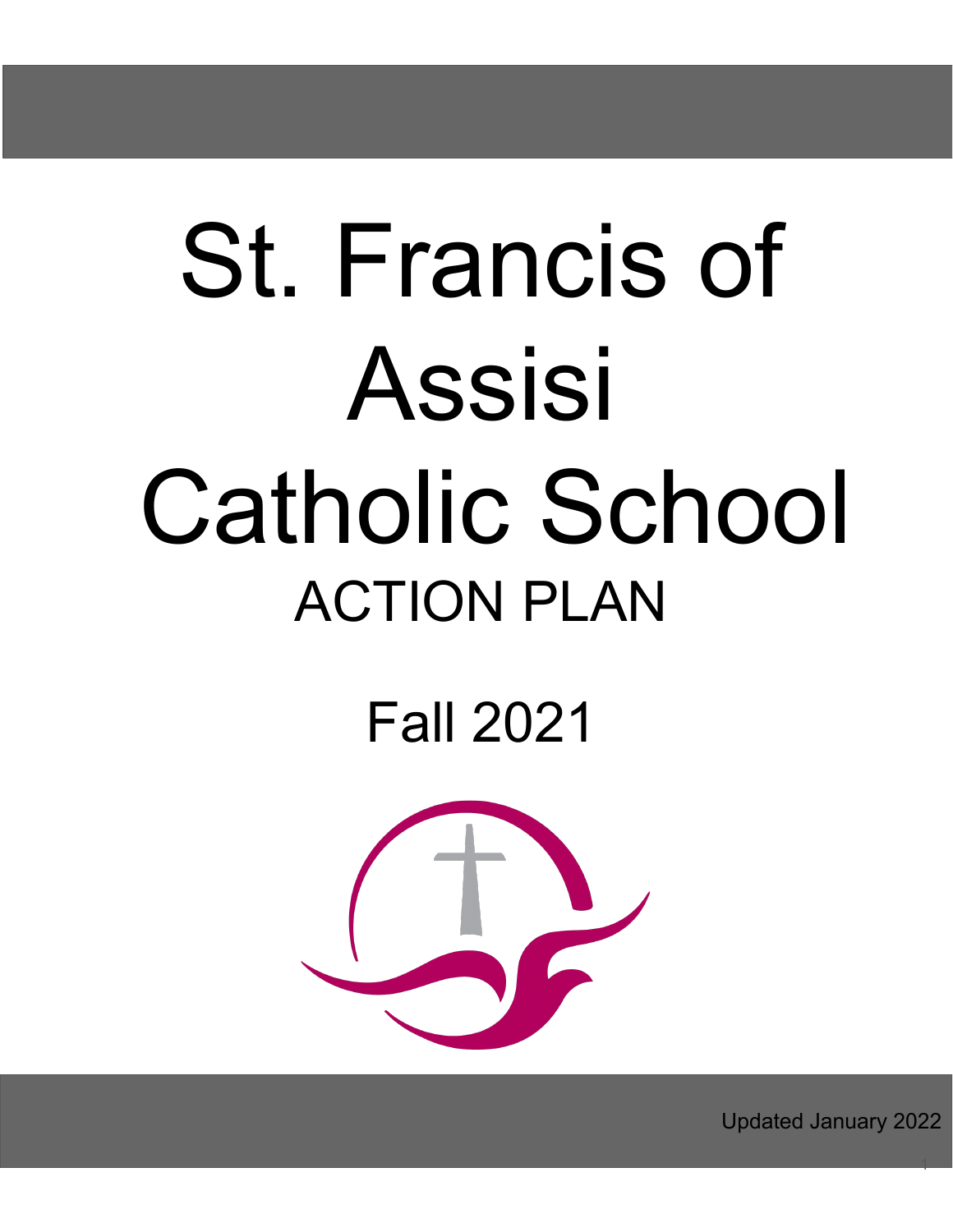Dear St. Francis School Community,

We look forward to another year of in-person teaching and are excited to bring more educational best-practices back into play while maintaining safeguards for the staff and students' well-being. The following is a plan that St. Francis School is ready to commit to for the 2021-2022 school year. Every word has intention and has been scrutinized to ensure we are putting safeguards in place to mitigate the exposure to Covid-19 and its variants.

As with any year, we look to families to form a partnership with us. We as a staff are working hard to keep your children safe but we also need families to make a similar commitment. It is only with a mutual partnership that we can be as successful as possible with Jesus as our guide and scientific data and information available to us.

Love and Peace,

Julie Fantone Pritzel and Kathryn Dhitirojana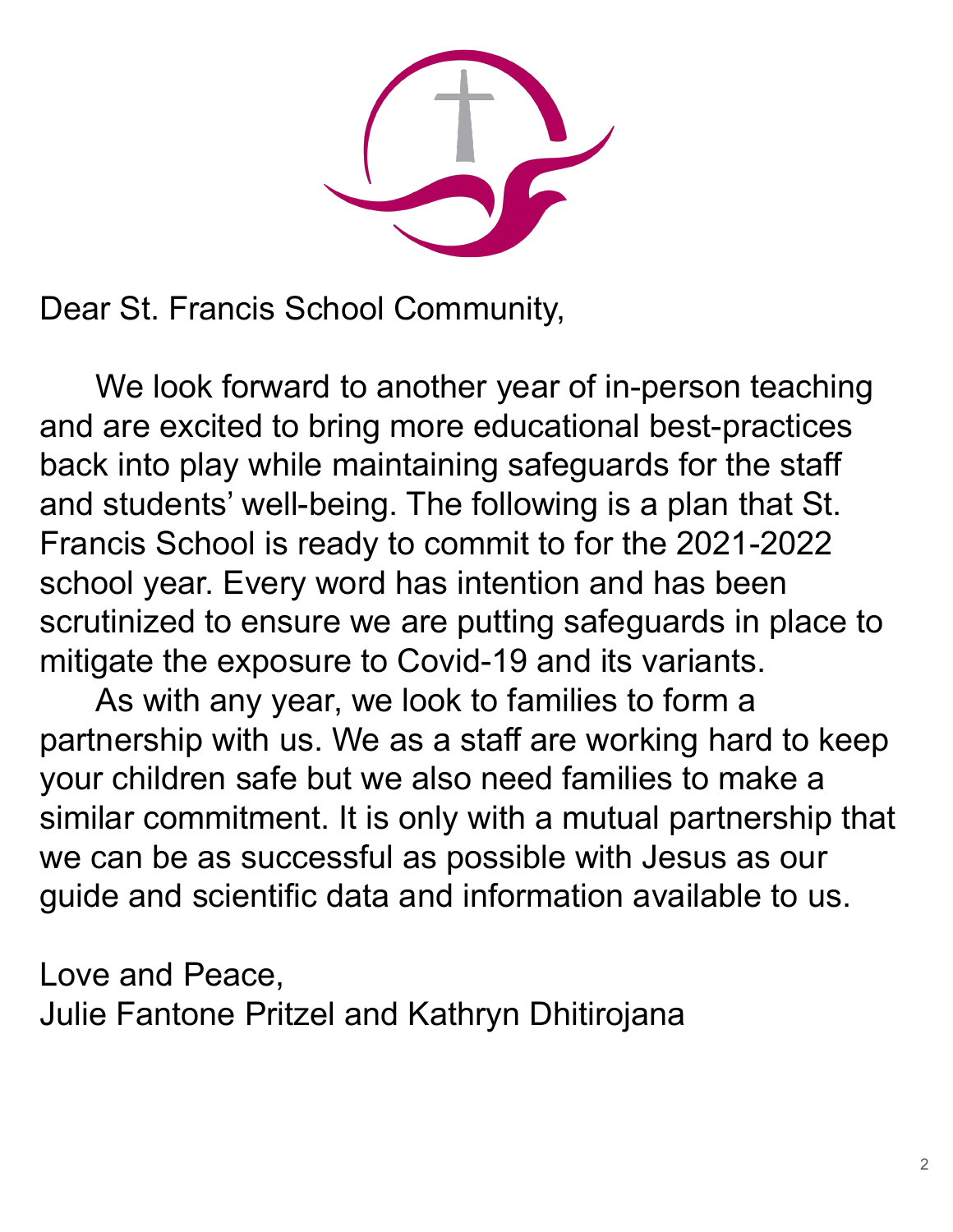## Medical and Education Consultation Team

| <b>Task Force Core Team</b>     |                                      |
|---------------------------------|--------------------------------------|
| <b>Name</b>                     | <b>Role</b>                          |
| <b>Julie Pritzel</b>            | Principal                            |
| Kathryn Dhitirojana             | <b>Middle School Principal</b>       |
| <b>Christina Busse</b>          | <b>Childcare Director</b>            |
| Kelly VanOirschot and Amy Smith | <b>Office Operations</b>             |
| Jane Gordon                     | <b>Oversight and Student Needs</b>   |
| Maria Jakimcius                 | K-4 Classroom Teacher Representative |
| <b>Gina Carney</b>              | 5-8 Classroom Teacher Representative |
| Dr. Alison Tribble              | <b>Pediatric Infectious Disease</b>  |
| Dr. Meg Wolff                   | <b>Pediatric Emergency Medicine</b>  |
| Heather Kaper                   | <b>Nurse</b>                         |
| Aarika Stovscki                 | <b>Nurse</b>                         |
| <b>Robert Riehl</b>             | <b>Nurse</b>                         |
| Dr. Nicholas Douville           | Anesthesia/Critical Care Medicine    |
| Dr. Ben Viglianti               | Radiology                            |
| Dr. Merritt Gillilland          | Microbiology & Microbial Ecology     |
| Dr. Andrea Caplea               | Family Medicine/ Public Health       |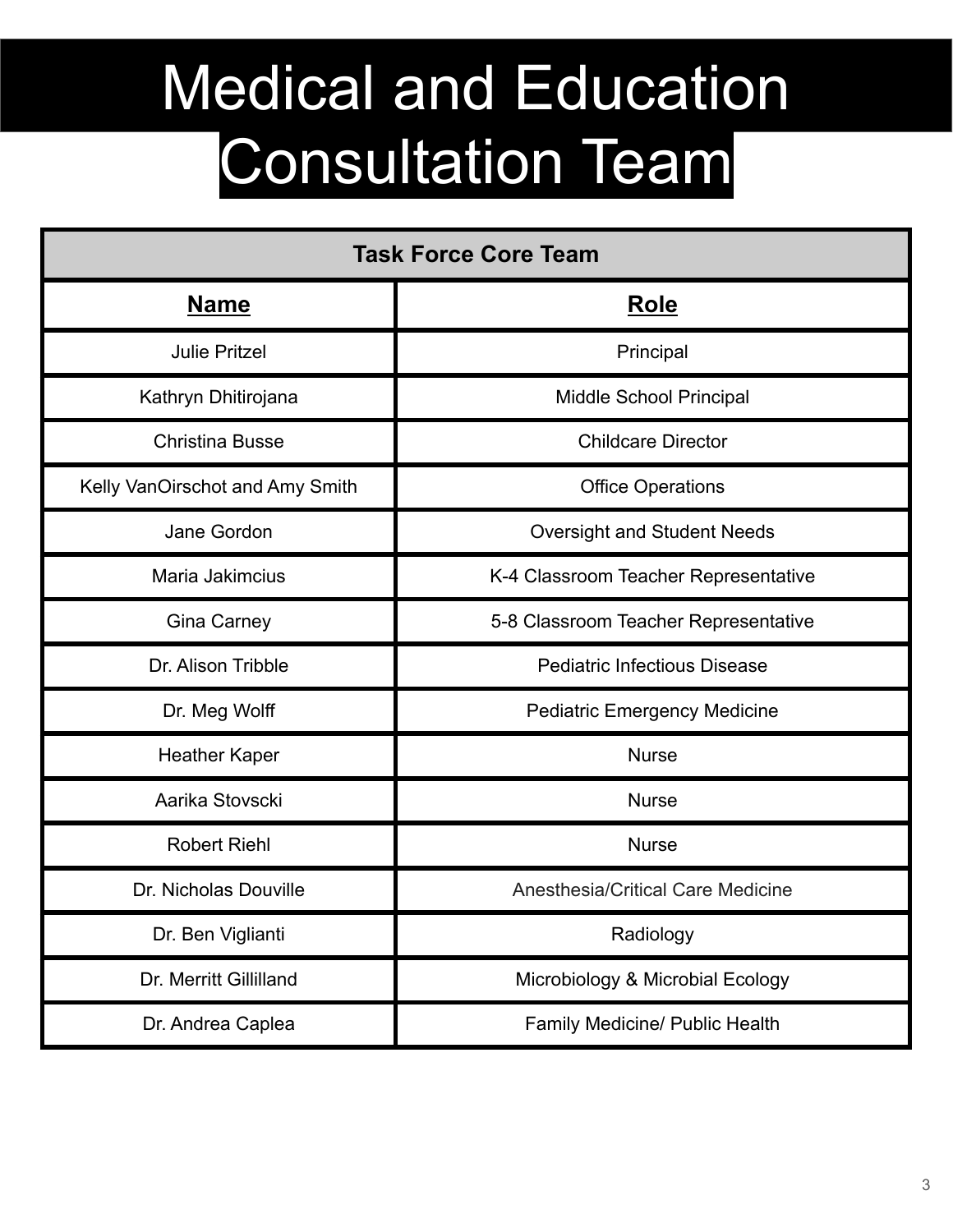### Rationale

### **The goal of this Task Force is to provide an action plan to offer a safe, 5 day a week, face-to-face learning environment for all of our PS-8th grade students.**

The goal of this Action Plan is to mitigate risk of exposure to the Covid-19 virus by maintaining mitigation and traceable cohorts to continue live instruction. We all want our kids in a live learning environment. In order for this to be successful, we will need family and staff to be supportive by monitoring symptoms and taking precautions before entering into school.

St. Francis will work with the Washtenaw County Health Department, Michigan Department of Health and Human Services and guidance from the Center for Disease Control.

Mitigation strategies may be adjusted at any time based on guidance from local, state, and federal agencies. These changes will be communicated in weekly administrative letters.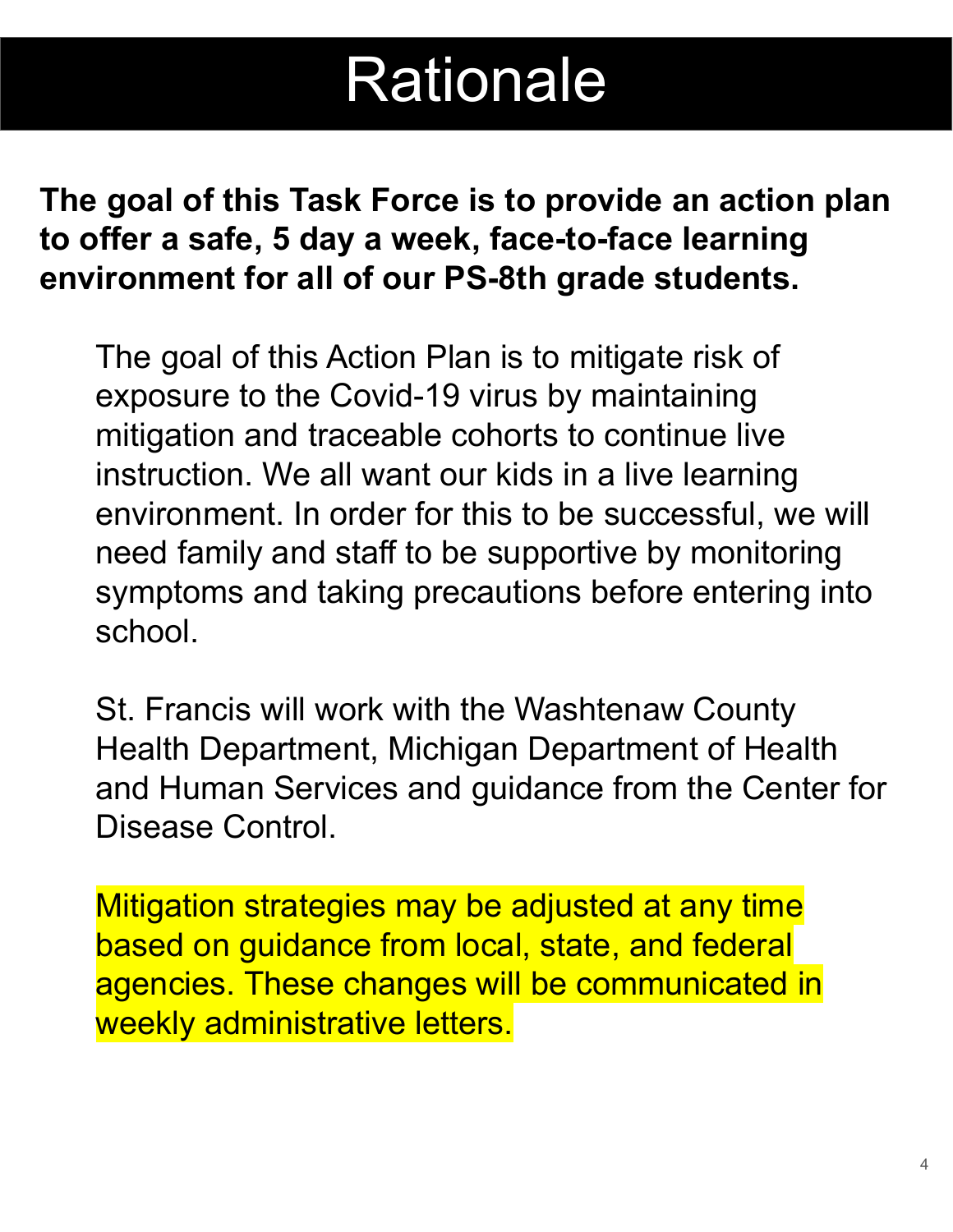## School-Wide Safety Measures

### **General** Individual Classroom Expectations

- Clean desks often throughout the day- before students arrive, after a snack, before lunch, after lunch
- Frequent hand washing with soap and water
- Use of hand sanitizer in between activities throughout day
- Frequent cleaning of areas touched often including door handles and light switches
- Sanitize all tables, chairs, and toys after each use
- Sanitize Chromebooks and other electronics

### School-Wide Expectations:

- Frequent cleaning in hallways, bathrooms, and high-touch areas
- Use of no-touch hand sanitizer stations
- Utilize only water fill stations at drinking fountains
- No-touch faucets in all restrooms
- Wet Wipes will be used for cleaning up messes. Clorox wipes and school disinfectant will be used for sanitizing.
	- *○ Rationale: often times a staff member will grab a clorox wipe to clean up marker or a mess. We want to preserve the Clorox wipes for sanitation.*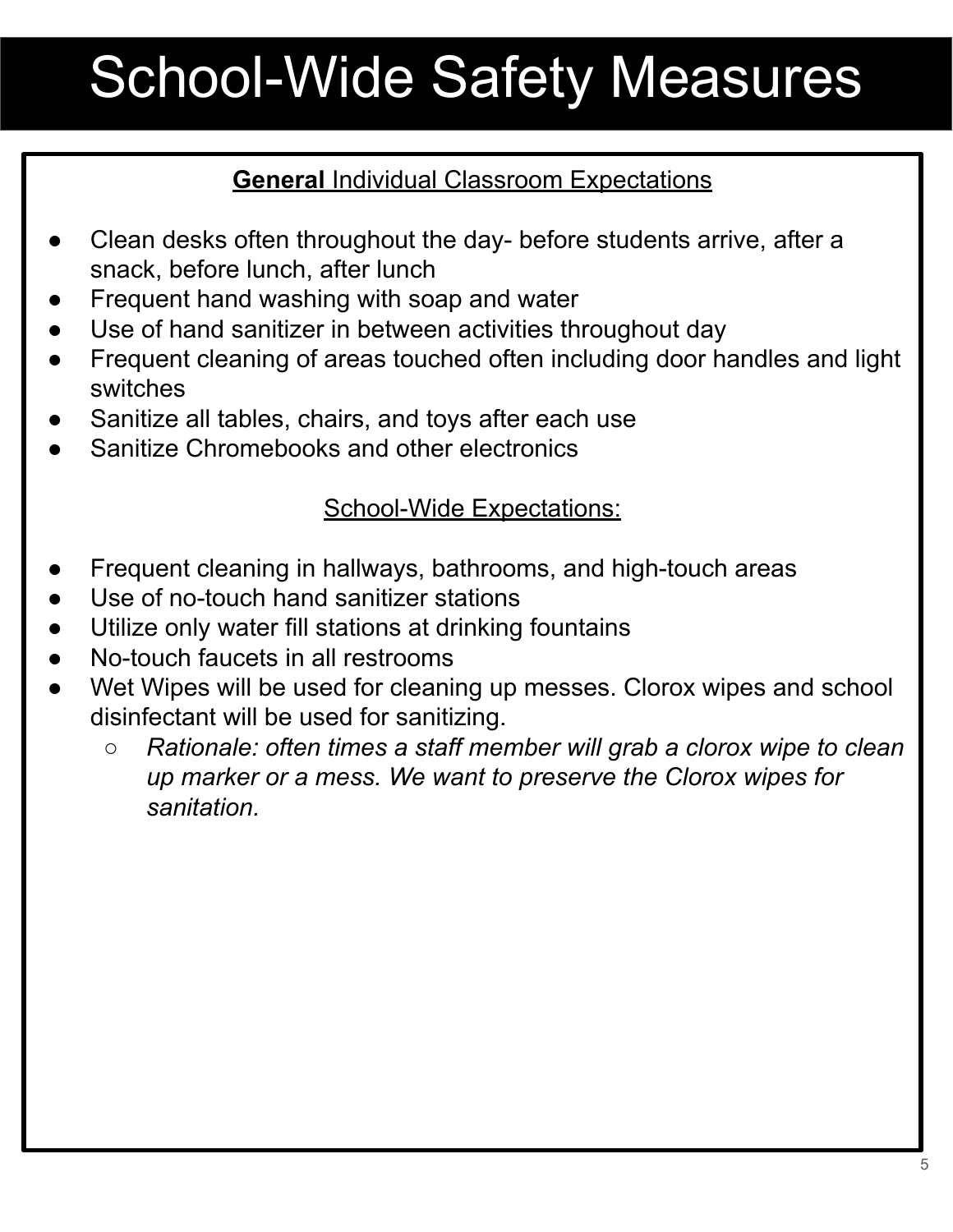## School-Wide Safety Measures

### **Facilities Cleaning and Disinfection**

Frequently touched surfaces will be cleaned and disinfected daily or between use as much as possible by maintenance staff and classroom teachers.

### **Classroom Protocols**

- Hand Hygiene and Respiratory Training and Etiquette, specifically OSHA protocol
	- \*\*Students and staff should wash their hands with soap and water OR use hand sanitizer every 2-3 hours.
	- Staff will teach and reinforce [handwashing](https://www.cdc.gov/handwashing/when-how-handwashing.html) with soap and water for at least 20 seconds and increase monitoring to ensure adherence among students and staff. If soap and water are not readily available, hand sanitizer that contains at least 60% alcohol can be used (for staff and older children who can safely use hand sanitizer). Students will be given regular opportunities to handwash throughout the day.
	- Staff will teach students to cover coughs and sneezes with a tissue, or elbow. Used tissues should be thrown in the trash and hands washed immediately with soap and water for at least 20 seconds or hand sanitizer should be applied.
- Air Filters: Each classroom is equipped with a stand alone, 1000 sq. foot air filtration system.
- Windows/Fans: Windows will be kept open when possible and fans will be **kept off** to minimize droplet scattering.

6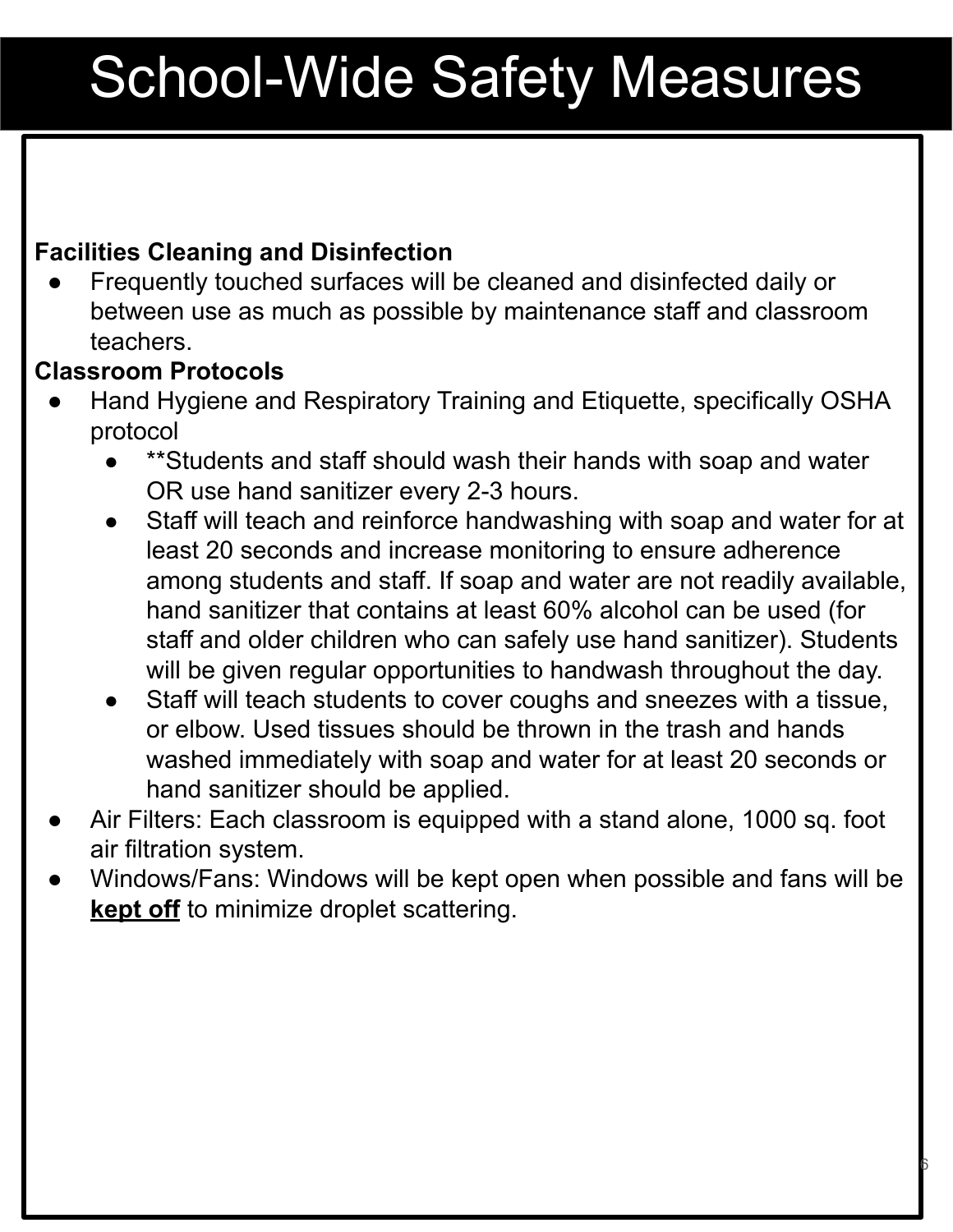## School-Wide Safety Measures

### **Personal Protective Equipment (PPE) - Staff and Students \*Students are required to supply their own face mask.**

- K-8th grade students and staff are REQUIRED to wear a mask at all times except for eating. Outdoor breaks/instruction will be built into the day to allow students and staff to take a break from their PPE. This may change based on Principal discretion and consultation from the Washtenaw County Health Department.
	- Facial coverings may be cloth or disposable level-one (basic) grade surgical masks.
	- Masks should be securely fitted around a student's nose and mouth.
	- Please provide a few additional, clean masks in student's backpack as backup.
	- Gators are not permitted in the school as PPE.
- Students may remove masks OUTDOORS only.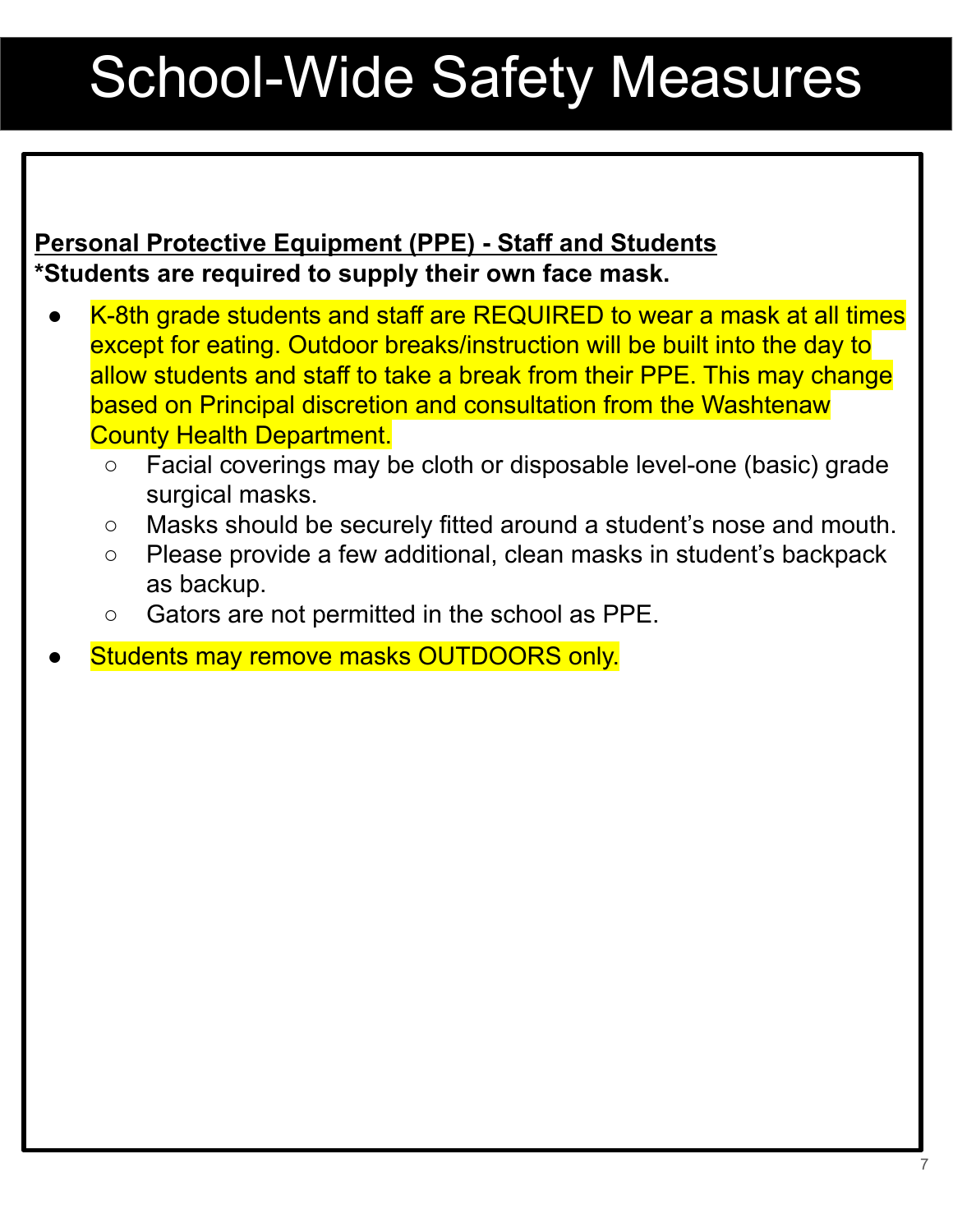## Parents, Visitors, and Volunteers

### **Parents, Visitors, and Volunteers**

- We are not requiring vaccinations of students OR parents. We expect parent volunteers to take every precaution necessary to protect our school and local community.
- Non-essential visitors, volunteers, and activities involving external groups or organizations will be limited and pending principal approval.
- Parents may not "stop in" to the school building and office without an appointment. Please call or email and make an appointment for any reason. **Parents coming into the school building must wear a mask.**
- Sick students and early dismissal students will be escorted out of the building by a staff member.
	- Parents arriving to pick up their child should call the front office: 734-821-2200.
- Any items delivered by parents will be picked up by staff at the main doors and delivered to students.
- Lunch/Recess Supervisors will have to sign up in advance and
	- Should self-screen for symptoms before entering the school
	- Wear a mask
	- **• Complete all required trainings**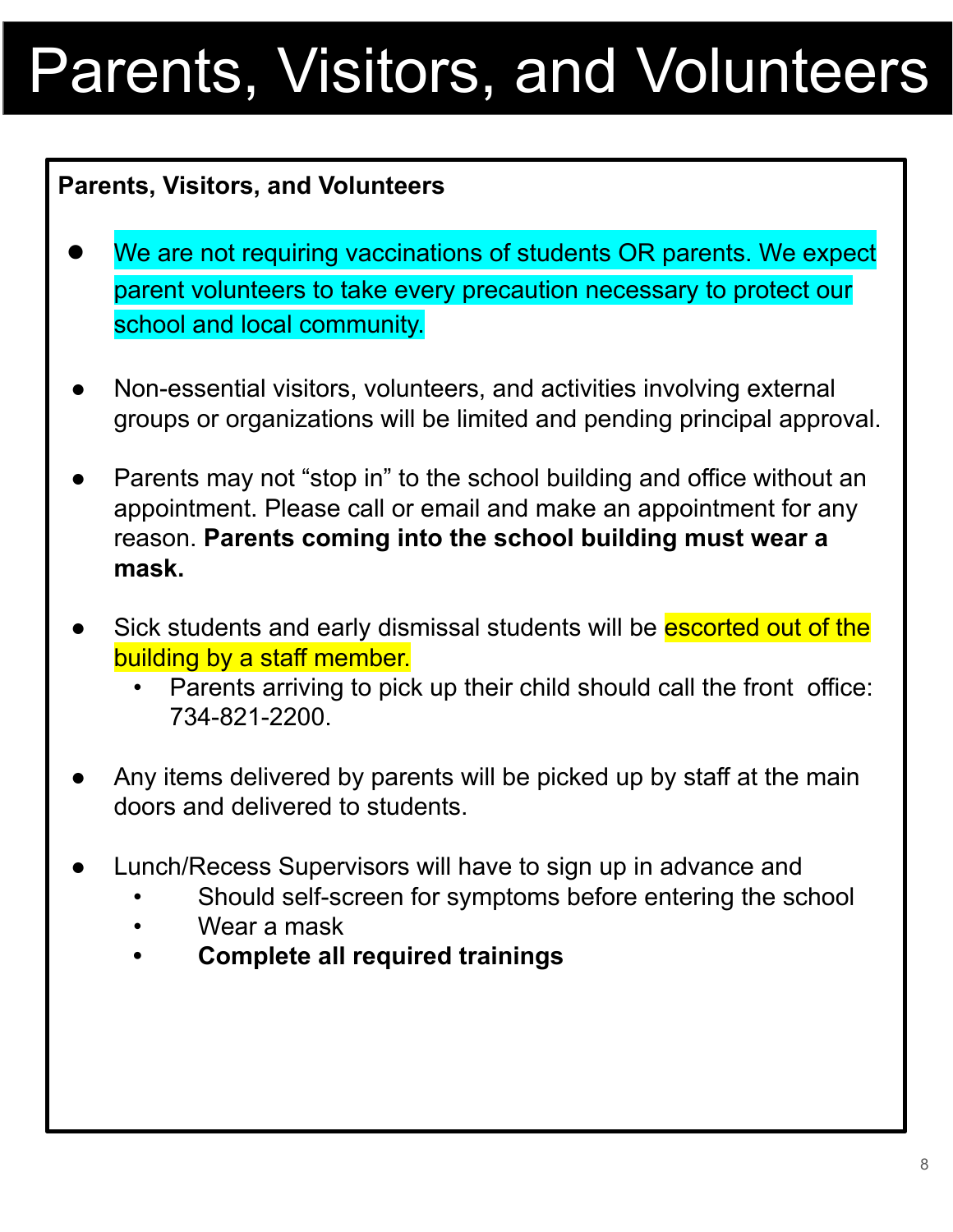## Arrival Procedures

### SCHOOL HOURS- 8:00-3:15

Calendar: <https://www.stfrancisa2.com/school/general-school-information/>

August 25, 2021- First Day of School- HALF DAY (Dismissal at 11:15a.m.)

Daily school hours of school operation will be 8:00-3:15p.m.

Arrival Procedures

- Preschool students will line up in the PAC, parents may walk their child up to the door.
- K-8 students will **NOT** formally line up at the beginning of the day outside.
	- This change in entry procedure is to minimize gathering of students while unsupervised, in order to help with mitigation.
- **Students will WALK IN TO THEIR CLASSROOMS** via their grade level's designated door starting at 8a.m.
- **Four Entry Points:** 
	- K/1: Doors at top of playground off St. Francis Drive
	- 2/3: Doors at bottom of playground off St. Francis Drive
	- 4/5: Main doors at front of building
	- 6-8: 6th grade doors at west front end of building
- Students entering after 8:10 will need to enter at the main doors.
- **● Students will go directly to classroom, maintaining distance in hallways**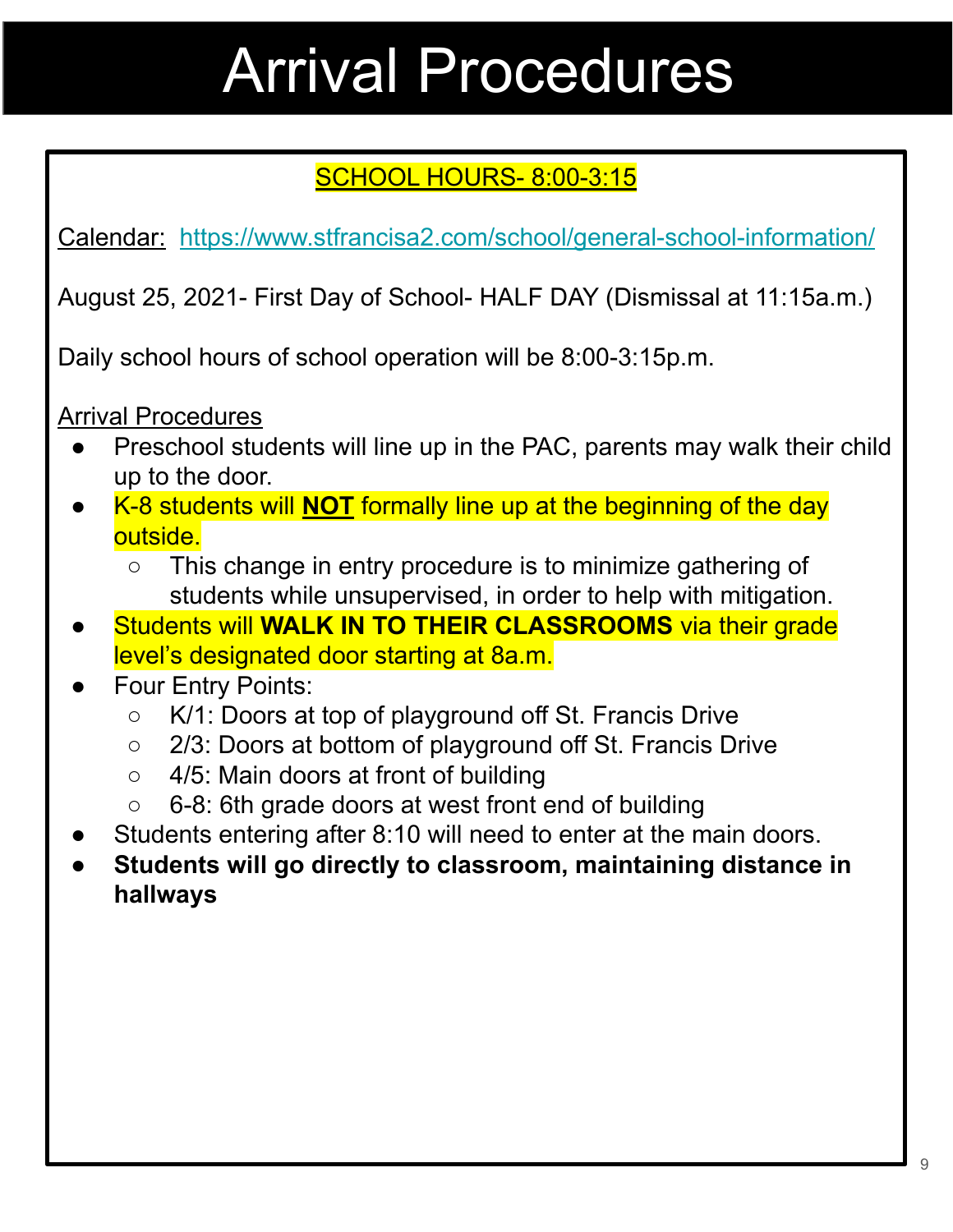## Lunch/Recess Procedures

### Kindergarten Playground

- Kindergarten- 11:15 recess, 11:40 lunch- walk out back door by art room
- First Grade- 11:15 lunch, 11:40 recess- walk out lower doors

#### East 2nd Grade Playground

- Second: 11:15 recess, 11:40 lunch-walk out 2nd grade doors
- Third: 11:15 lunch, 11:40 recess- walk out by 2nd grade doors

### Winchell Park

- Fourth 11:15 lunch, 11:40 recess- walk out main doors
- Fifth: 11:15 recess, 11:40 lunch- walk out main doors

### Black Top

- Sixth: 11:15 recess, 11:40 lunch- walk out 6th grade doors
- Seventh and Eighth: 11:15 lunch, 11:40 recess- walk out 6th grade doors

### Lunch Procedures

- 1. K-8th grade students will eat in their homerooms.
- 2. Students will sit at their own desks.
- 3. All students should eat their own lunches and not trade food.
- 4. Students will be allowed to get up when their lunch is finished and throw away garbage in the classroom lunch bin.
- 5. Students will ask the lunch parent to wipe down their desks with a clorox wipe (K-6). 7th/8th students will wipe down their own desk.
- 6. There will be **NO MICROWAVE USE** in the classrooms.
- 7. Students will use hand sanitizer before and after eating and will wash hands at next class bathroom break.
- 8. Students must not talk when their mask is off to eat.

### Recess Procedures

\*\*\*At lunch recess and other classroom breaks OUTDOORS, students may take off their masks.\*\*\*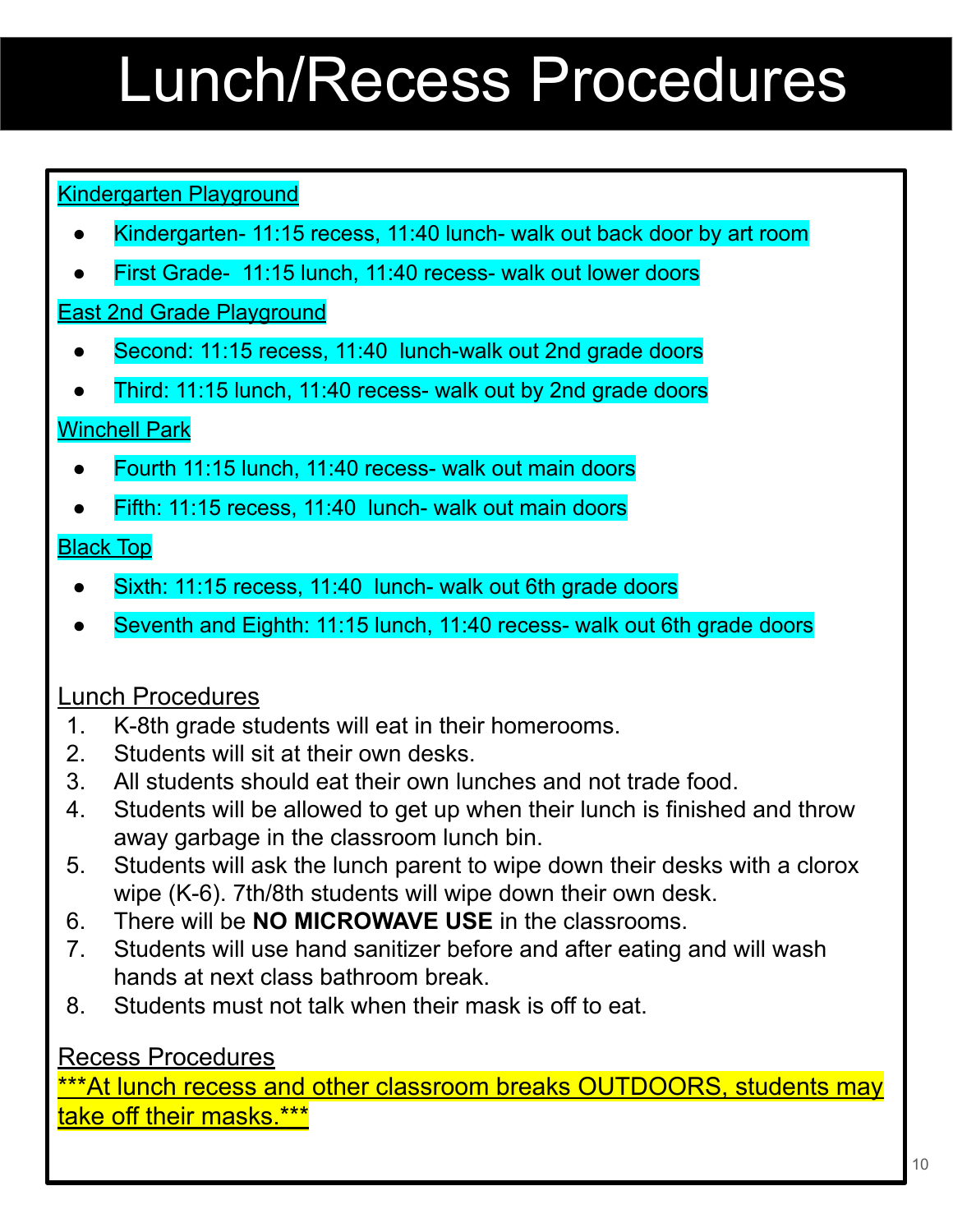## Dismissal Procedures

### **Dismissal Procedures:**

- Dismissal will begin at 3:15pm
- Utilize the same doors used for entry to exit
	- K-6 students will go outside and stand with their classes (with their homeroom teacher) until a parent/guardian picks up.
	- 7-8 students will exit on their own with supervision from middle school teachers.
- Any student not picked up by 3:30 will be brought inside to wait in the office for a parent/guardian to arrive.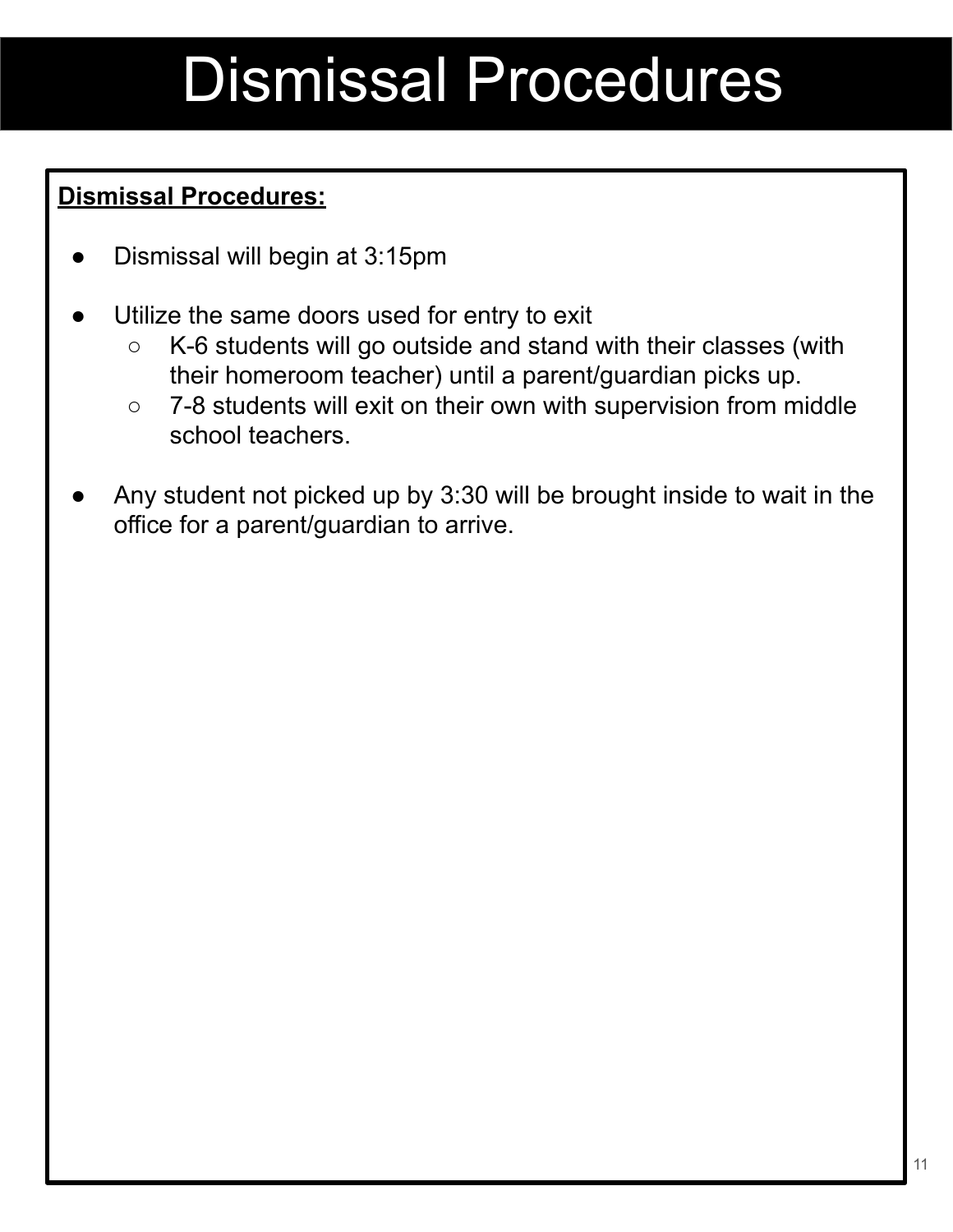## When a child/staff member is symptomatic...

- They will be sent immediately to the nurse for evaluation.
- The nurse will monitor symptoms and student will be isolated in the nurse's station until parent/guardian arrives.
- Emergency Contacts- It is imperative that you or one of your contacts can be *reached within 15 minutes* if we have to get in touch with you. Please take the time to clear your cell phone mailbox. Please have plans in place should a child be sick.
- *Families will be responsible for monitoring symptoms and communicating with the school nurse, administration, and their General Practitioner when symptoms arise.*
- SFA will work closely with the Washtenaw County Health Department if a confirmed case of COVID-19 is identified, and in particular, will cooperate with the Washtenaw County Health Department for contact tracing.
- **● Covid-19 testing may be requested by administration at any time. ○ Only PCR tests will be accepted for symptomatic students.**
- Notification of confirmed cases will follow the Washtenaw County Public Health Department Protocol based on each individual case.
- Students and staff with confirmed case of COVID-19 will only return to the workplace after they are no longer infectious which will be determined by the Washtenaw County Health Department Guidelines.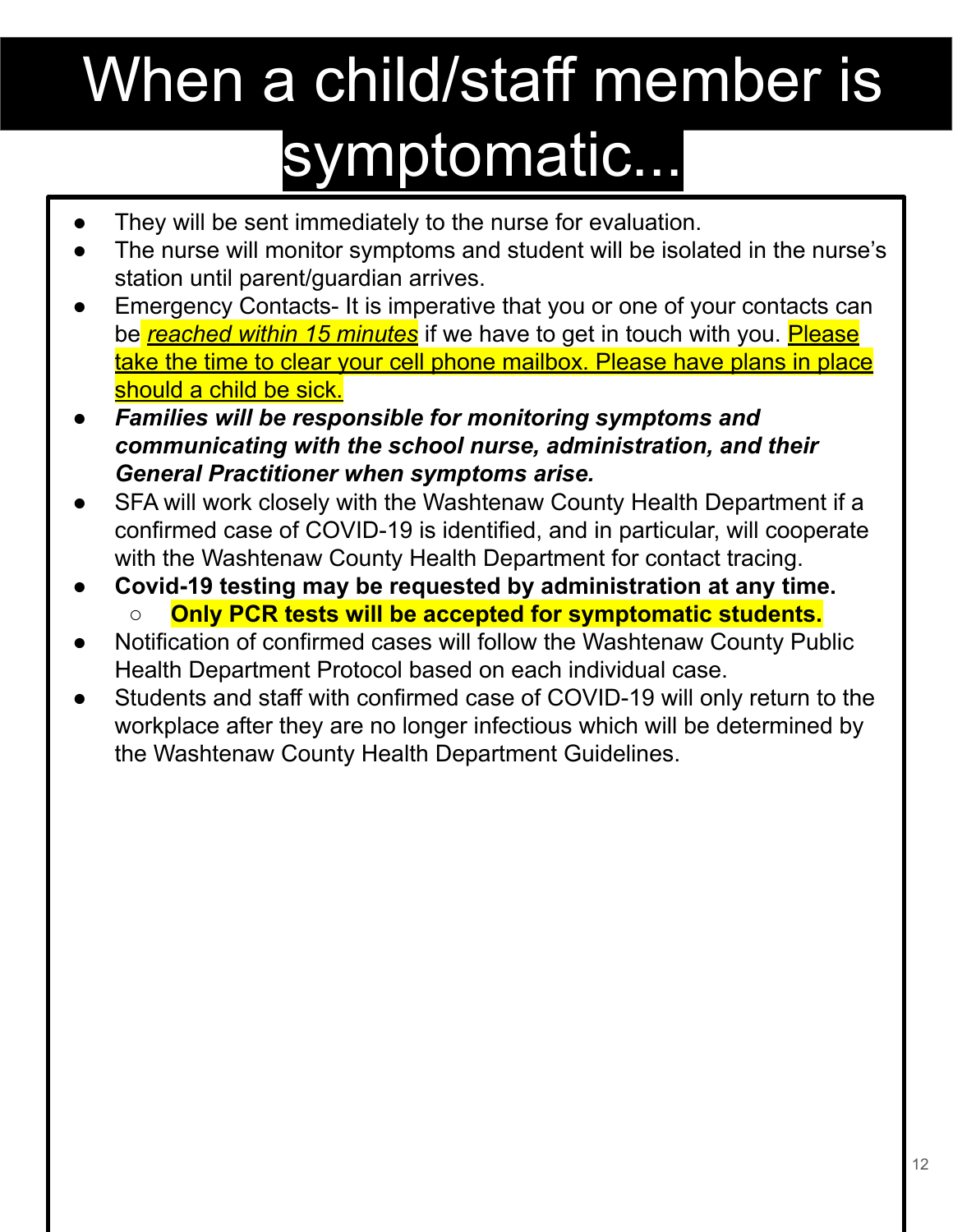## Illness Policy

### **FOLLOW WASHTENAW COUNTY HEALTH DEPARTMENT GUIDELINES: FOUND [HERE](https://www.washtenaw.org/DocumentCenter/View/22509/WCHD-Summary-Guidance-for-K-12-Schools-1-6-22?bidId=)**

### **When do students/staff get sent home?**

Students and staff will be sent home with any symptom of Covid-19.

#### COVID-19 Symptoms:

https://www.washtenaw.org/DocumentCenter/View/22509/WCHD-Summary-Guidancefor-K-12-Schools-1-6-22?bidId=

- Fever or chills
- Cough
- Shortness of breath or difficulty breathing
- Fatigue
- Muscle or body aches
- Headache
- New loss of taste or smell
- Sore throat
- Congestion or runny nose
- Nausea or vomiting
- Diarrhea

#### **When can students return to school?**

- If they have had a close contact in the last 10 days:
	- Negative Covid-19 PCR test or provider administered rapid antigen test result dated after the onset of symptom (for vaccinated **and** unvaccinated individuals), AND
	- Fever, vomiting, & diarrhea have resolved for 24 hours
- If they have **not** had a close contact in the last 10 days:
	- Negative Covid-19 home or provider administered test and symptom improvement per usual communicable disease guidelines

#### **When can staff return to school?**

Negative PCR test and symptoms have resolved for at least 24 hours

**\*\*\*For those who are newly symptomatic and have been diagnosed with COVID-19 in the past 90 days, return testing requirements differ & should be discussed with a healthcare provider\*\*\***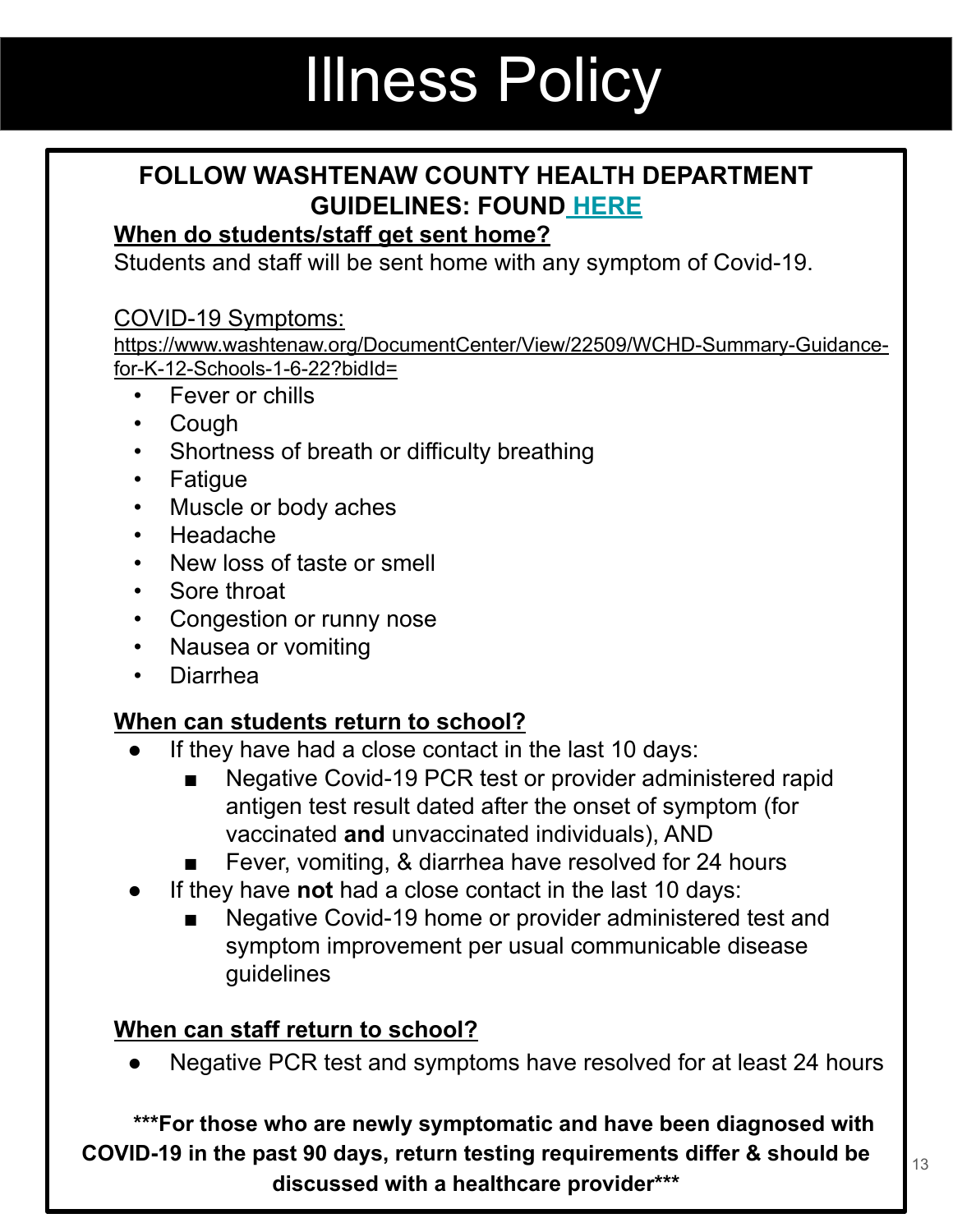### Testing Protocols for Students and Staff

- **● Symptomatic students and staff sent home from school should be kept home until they have tested negative for COVID-19 or have been released from isolation according to health department guidelines.**
- Families will be notified via email of the presence of any laboratory positive or clinically diagnosed cases of COVID-19 **in the classroom and/or school** to encourage closer observation for any symptoms at home.
- In the event of a lab or clinically diagnosed case of COVID-19, immediate efforts will be made to *contact any "close contacts"* (as identified by the WCHD guidelines) so that they can enter the "Test to Stay" protocol or quarantined at home. Students and staff should be closely monitored for any symptoms of COVID-19.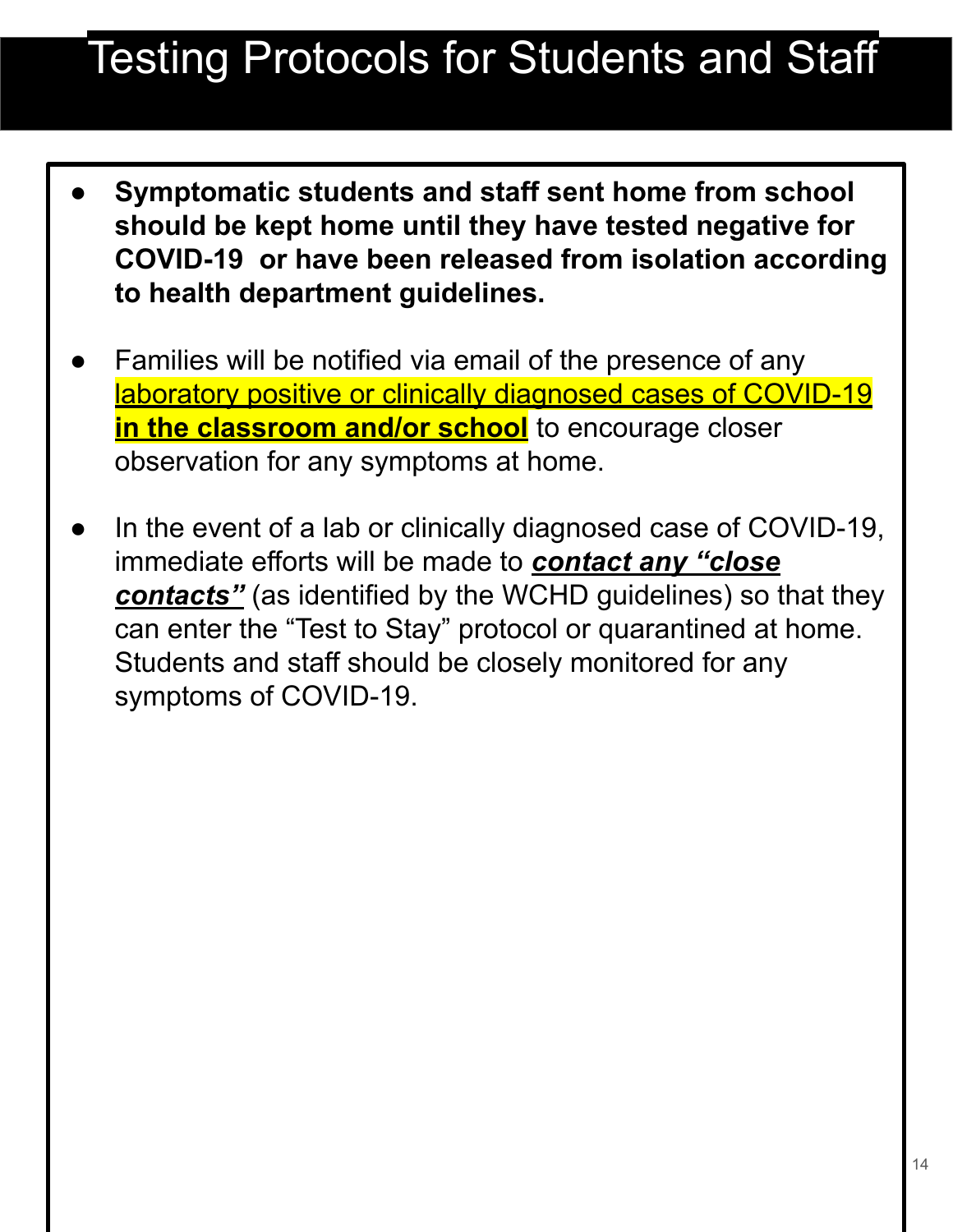### Quarantine Protocols for Students and Staff

### Quarantine Guidelines (1/6/2022)

### **Vaccinated Students/Staff**

(COVID-19 vaccination records must be presented):

- Remain at school and
	- Mask
	- Monitor symptoms
	- Rapid antigen test on day 5

### **Unvaccinated Students/Staff**

(or those who have not presented COVID-19 vaccination records)**:**

- Option 1: Traditional quarantine
	- Stay at home for at least 5 days
		- Test on day 5 after exposure
- Option 2: TEST TO STAY
	- Remain at school and
		- Mask
		- Monitor symptoms
		- Rapid antigen test on days 1,3, & 5

### Remote/Virtual Learning

- Should we be directed to transition to remote learning, format and process will be provided at that time.
- Virtual plans for students who must quarantine will be shared in September.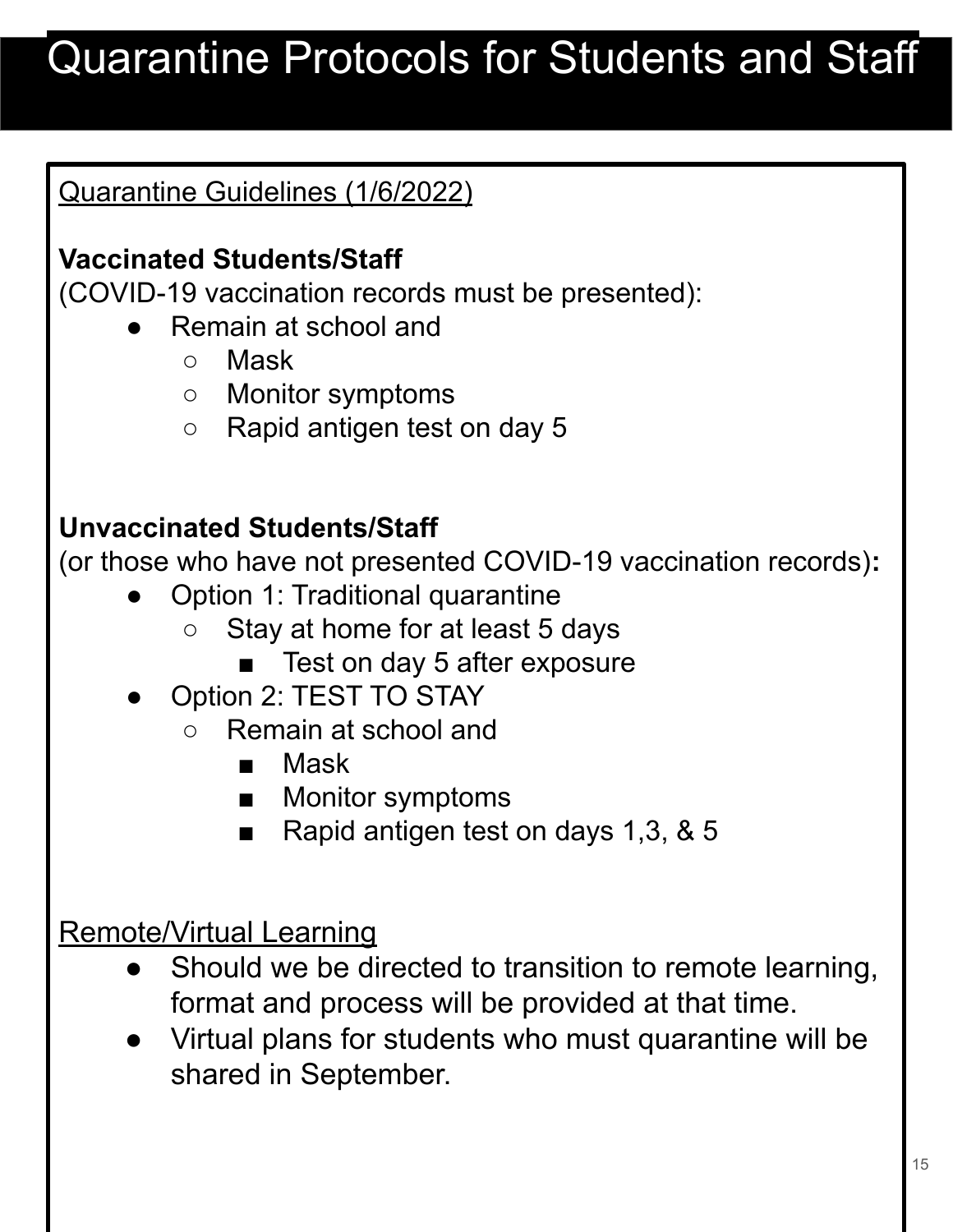## Family Responsibility

### **Family Responsibility:**

- **Provide record of student COVID-19 vaccination records if student has received vaccination. Please email a picture or copy of COVID-19 vaccination card to nurse@stfrancisaa.org**
	- **• COVID-19 vaccinations are not required of students. We encourage all students and family members who are eligible to receive the vaccination in an effort to protect our community.**
- Parents are required to carefully monitor their children's health and screen daily for symptoms of Covid-19. *Symptoms may appear 2-14 days after exposure to the virus. People with these symptoms may have COVID-19:* COVID-19 Symptoms

<https://www.cdc.gov/coronavirus/2019-ncov/symptoms-testing/symptoms.html>

- Fever or chills
- **Cough**
- Shortness of breath or difficulty breathing
- **Fatigue**
- Muscle or body aches
- Headache
- New loss of taste or smell
- Sore throat
- Congestion or runny nose
- Nausea or vomiting
- Diarrhea
- Students are not to be in school with a temp over 100.4 degrees Fahrenheit.
- Students stay home when showing symptoms of COVID-19 or other illness, especially with excessive sneezing and coughing.
- With any fever that is not caused by COVID-19, students should be fever free for 24 hours without taking medication before returning to school.
- With any virus that causes diarrhea and vomiting, students should stay home from school for at least 24 hours after the last time they vomit or have diarrhea.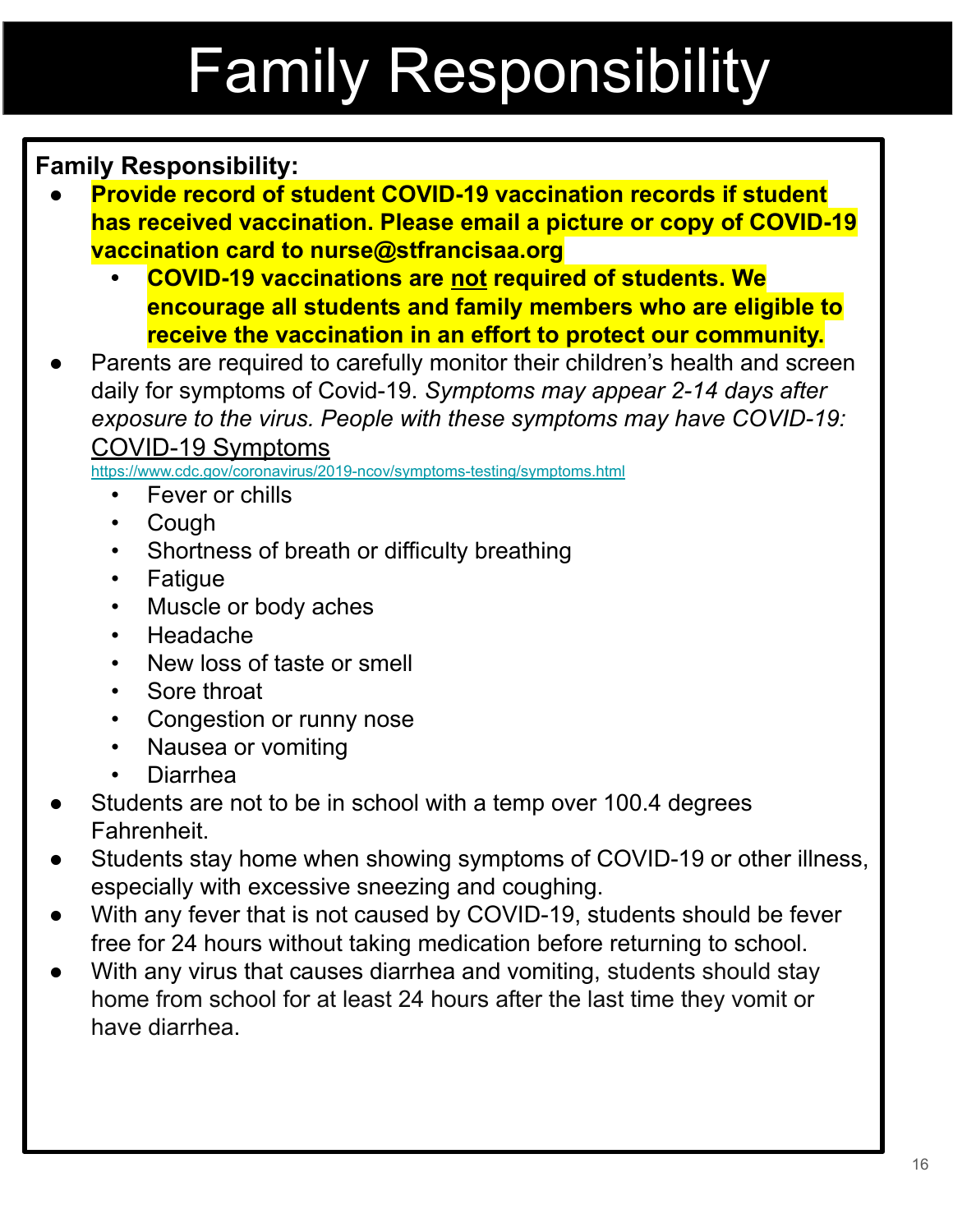## Family Responsibility

### **Family Responsibility (Continued):**

- Teach and reinforce [handwashing](https://www.cdc.gov/handwashing/when-how-handwashing.html) with soap and water for at least 20 seconds. Students will be given regular opportunities to handwash throughout the day.
- Teach students to cover coughs and sneezes with a tissue/elbow. Used tissues should be thrown in the trash and hands washed immediately with soap and water for at least 20 seconds or hand sanitizer.
- Families are expected to follow all state and national guidance regarding post-travel quarantine. In addition, we ask that families carefully assess the risk of contracting coronavirus during travel, and if there is substantial risk, consider delaying the return of students to school. Administration is available to advise on this topic and support families and the school population.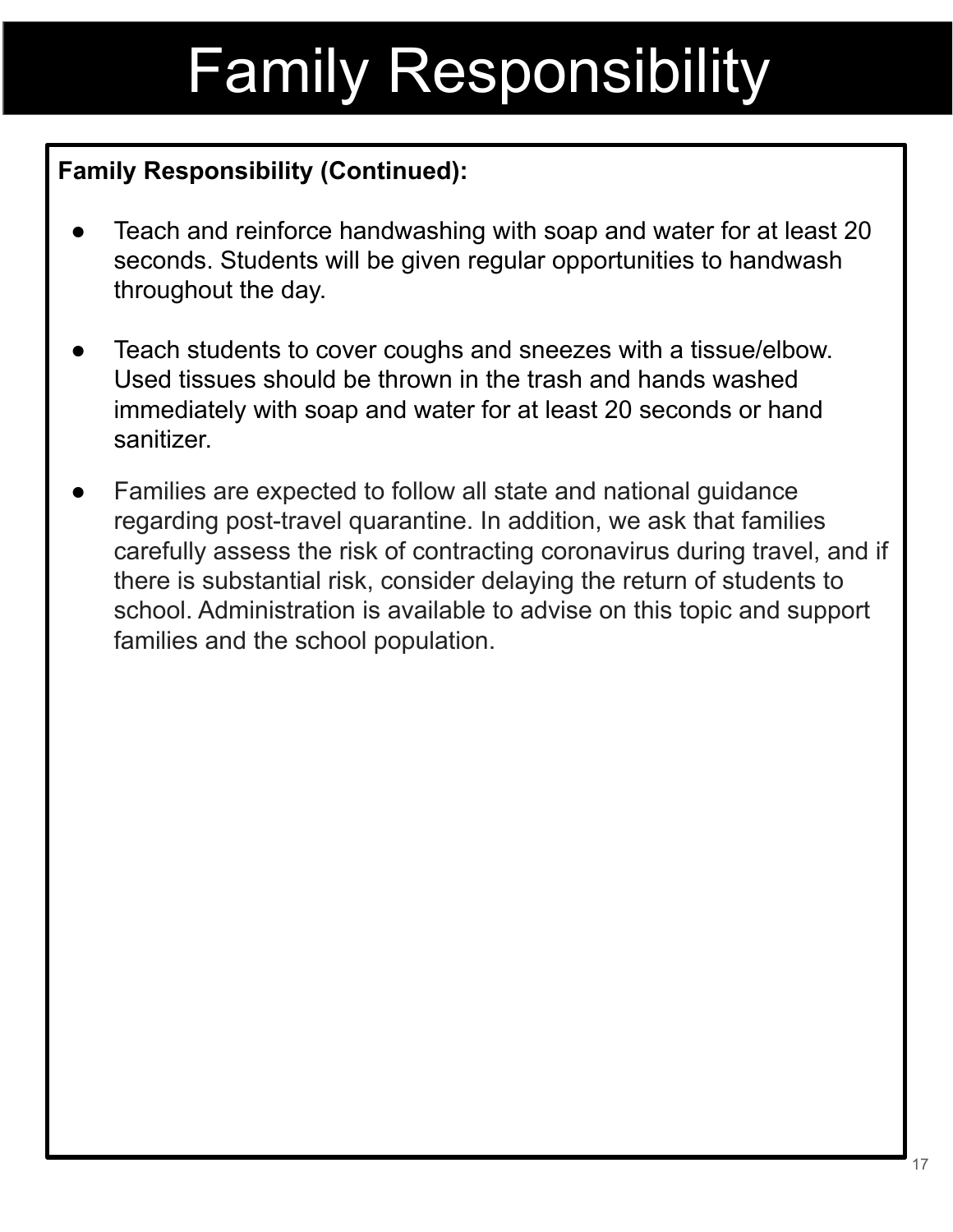## **Athletics**

Athletics TBD with CYO and following these guidelines:

- Comply with all guidance published by Michigan High School Athletic Association (MHSAA) and the Catholic Youth Organization
- Students, teachers, and staff will use proper hand hygiene techniques before and after every practice, event, or other gathering. Every participant should confirm that they are healthy and without any symptoms prior to any event.
- All equipment will be disinfected before and after use.
- Spectators are allowed provided that facial coverings are used by observers and six feet of social distancing can be maintained at all times. Attention will be given to entry and exit points to prevent crowding.
- Each participant will use a clearly marked water bottle for individual use. There should be no sharing of this equipment.
- Handshakes, fist bumps, and other unnecessary contact will not occur.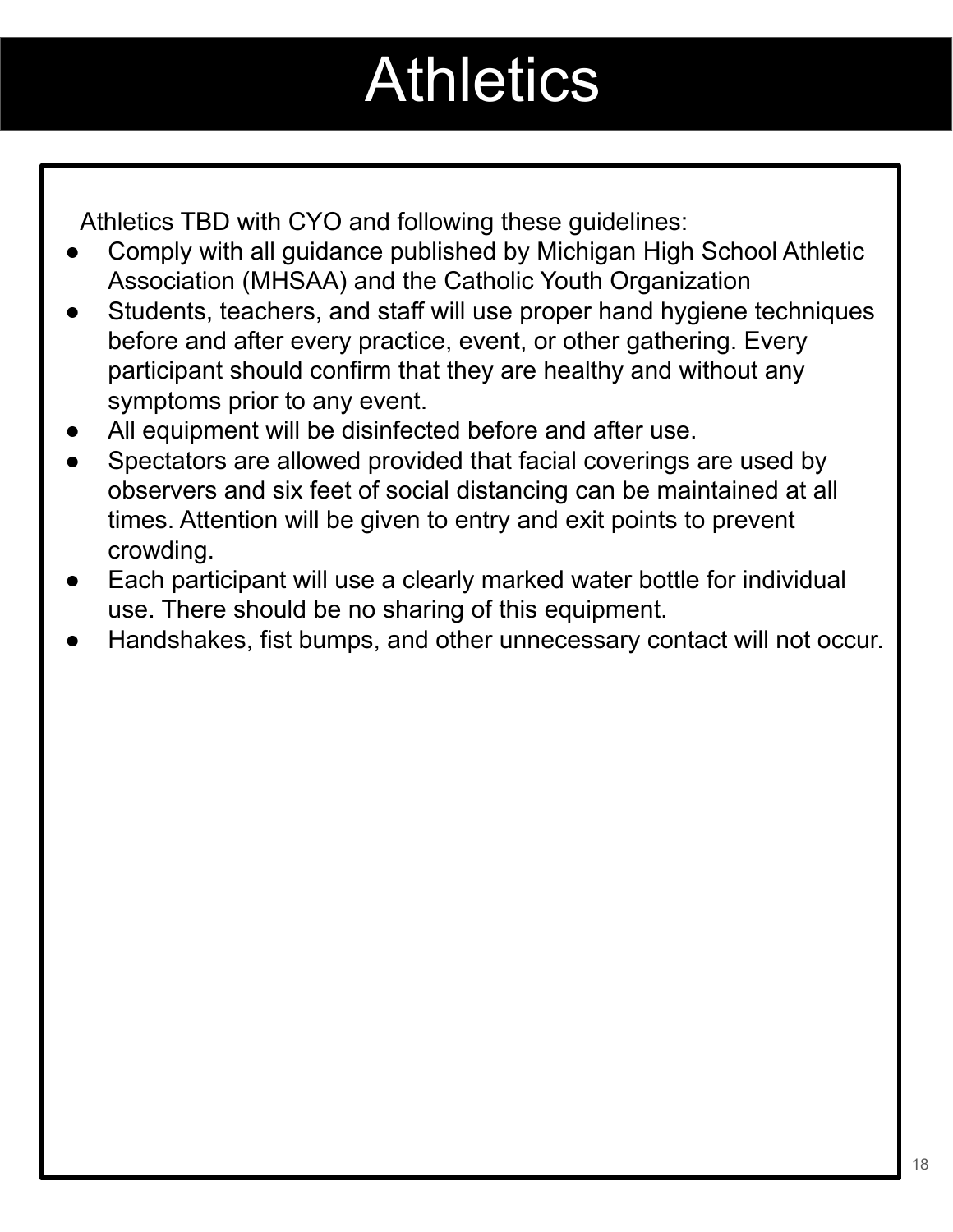## Important Contact Information

Principal: Julie Pritzel: [jpritzel@stfrancisaa.org](mailto:jpritzel@stfrancisaa.org) MS Principal: Kathryn Dhitirojana: [kdhitirojana@stfrancisaa.org](mailto:kdhitirojana@stfrancisaa.org) Office (both Mrs. VanOirschot and Mrs. Smith): [school@stfrancisaa.org](mailto:schooloffice@stfrancisaa.org) Nurse: [nurse@stfrancisaa.org](mailto:nurse@stfrancisaa.org) Homeroom teachers: first initial and last name: ex: jpritzel@ stfrancisaa.org Middle School (7/8) Teachers: [msteachers@stfrancisaa.org](mailto:msteachers@stfrancisaa.org)

### **To report a sick child:**

K-6: [jpritzel@stfrancisaa.org,](mailto:jpritzel@stfrancisaa.org) homeroom teacher, [nurse@stfrancisaa.org,](mailto:nurse@stfrancisaa.org) [school@stfrancisaa.org](mailto:schooloffice@stfrancisaa.org)

7-8: [jpritzel@stfrancisaa.org](mailto:jpritzel@stfrancisaa.org), [msteachers@stfrancisaa.org](mailto:msteachers@stfrancisaa.org), [nurse@stfrancisaa.org,](mailto:nurse@stfrancisaa.org) [school@stfrancisaa.org](mailto:schooloffice@stfrancisaa.org)